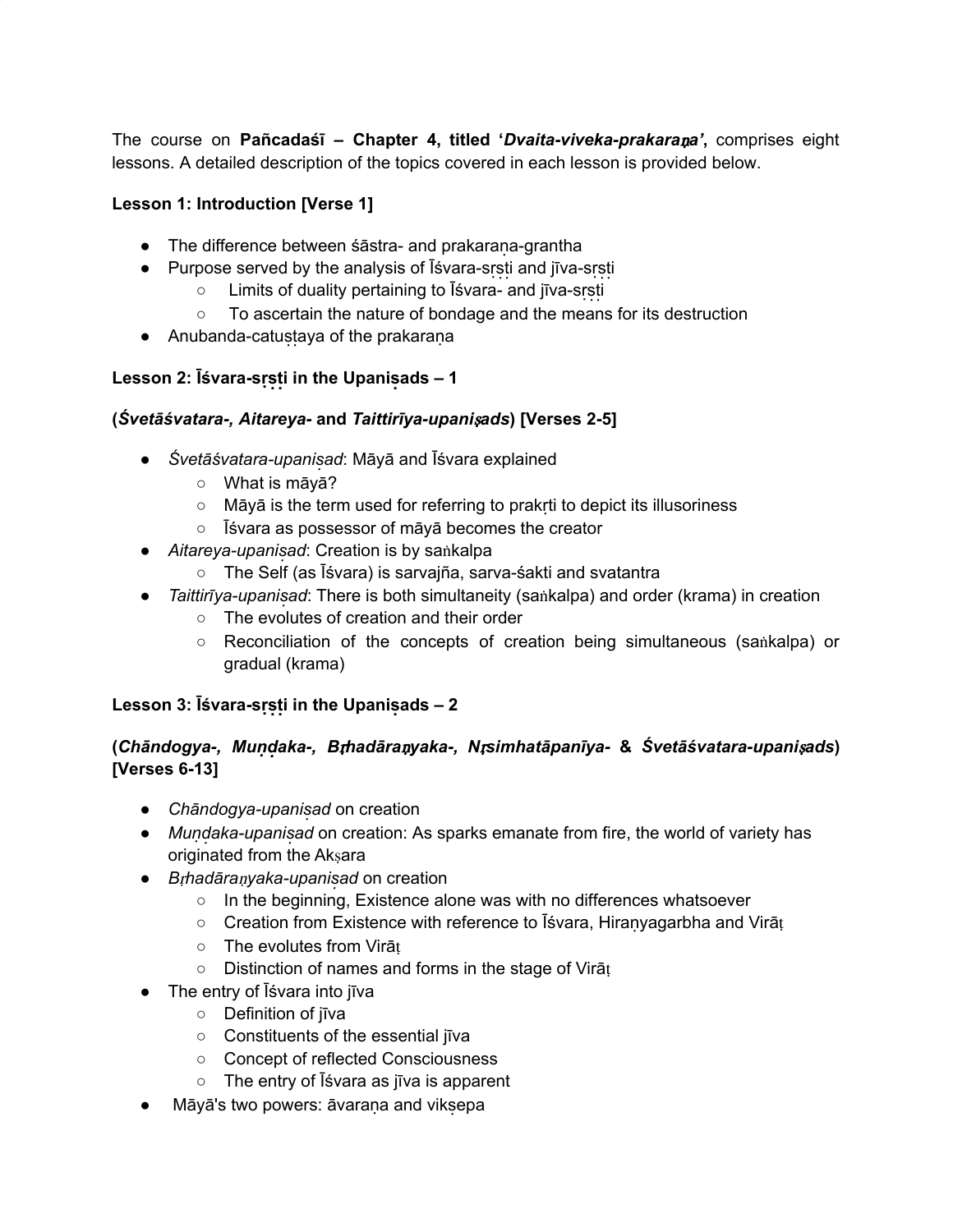- Māyā causes jīva to forget its essential nature
- The cause of jīva's grief: Jīva's dharmī- and dharma-adhyāsas

# **Lesson 4: Jīva-srṣ ṭị through the Saptānna-brāhmanạ Section of the** *B*ṛ*hadāra*ṇ*yaka-upani*ṣ*ad* **[Verses 14-24]**

- Jīva as a creator: Jīva by knowledge and action creates the saptānna
- Saptānna: The seven constituents of enjoyment created by jīva
	- Distribution of these seven constituents
- Jīva, by its performance of karma and jñāna, enables the objects created by Īśvara for enjoyment
- Īśvara's creation and jīva's creation
- How an object becomes Īśa-kārya and jīva-bhogya
- $\bullet$  Isvara-srsti is the same for all, but in jīva-srsti there are differences
	- Jīva creates likes, dislikes or indifference with respect to objects
	- o The underlying Īśvara-srsti is common to all: sādhārana-rūpa
- Objection to the possibility of a jīva-srsti

### **Lesson 5: Cognition of Īśvara- and Jīva-srṣ ṭị [Verses 25-31]**

- $\bullet$  Jīva-srsti is a mental creation
- Manomayam bhuvanam: We do not see an object as it is, it is always fashioned by thought
- Objection to the Advaitin's view of the acceptance of an external object as manomaya
	- $\circ$  Reply: External objects are valid as they are Isvara-srsti but the mental cognition of those external objects becomes jīva-srsti.
- Vrṭti-vyāpti and phala-vyāpti
- Isvara-srsti can never be perceived 'as it is' with the help of the mind and the senses.
	- We never see the object as it is, thought takes the form of the object and reveals it to us.
	- Reflected Consciousness reaches the external object through the medium of the antahkarana in the process of cognition
	- We see only a mental image of the external object in the mind when illuminated by Consciousness
	- $\circ$  The moment  $\overline{\text{Is}}$  vara-srsti is reflected or appears in the mind, it becomes jīva-srsti
- External Object is Valid: *Upadeśasāhasrī* Reference
- External Object is Valid: *Mānasollāsa* Reference
- The two worlds: The external and internal

### **Lesson 6: Jīva-srṣ ṭị as the Cause of Bondage and the Role of Īśvara-srṣ ṭị in Liberation [Verses 32-42]**

- Cause of bondage is the internal world of thoughts
- Anvaya-vyatireka with respect to mind
	- Irrespective of the perception or the non-perception of the external world, bondage is experienced only in the presence of the mind and never in its absence.
	- An example to prove how the internal world is the cause of bondage and not the external world